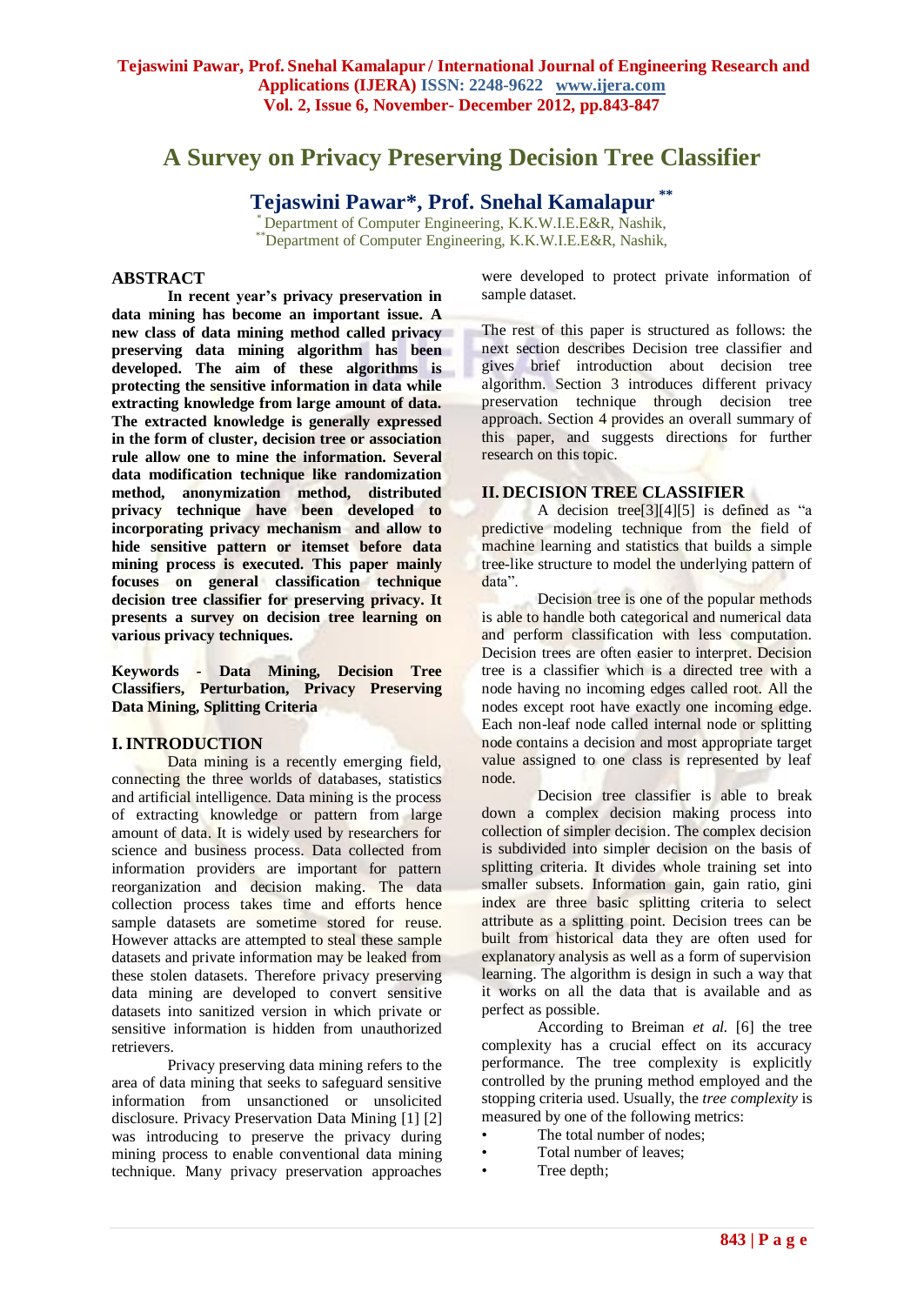### **Tejaswini Pawar, Prof. Snehal Kamalapur / International Journal of Engineering Research and Applications (IJERA) ISSN: 2248-9622 www.ijera.com Vol. 2, Issue 6, November- December 2012, pp.843-847**

#### Number of attributes used.

Decision tree induction is closely related to rule induction. Each path from the root of a decision tree to one of its leaves can be transformed into a rule simply by conjoining the tests along the path to form the antecedent part, and taking the leaf's class prediction as the class value. The resulting rule set can then be simplified to improve its accuracy and comprehensibility to a human user [7].

Flowchart for tree based classification is shown in Fig.1



Fig.1. Flowchart for tree based classification

 Hyafil and Rivest proved that getting the optimal tree is NP-complete [8]. Most algorithms employ the greedy search and the divide-and-conquer approach to grow a tree. In particular, the training data set continues to be split in small. ID3 [4] and C4.5 [4] [9] adopt a greedy approach in which decision trees are constructed in top down recursive divide and conquer manner.

ID3 was one of the first Decision tree algorithms. It works on wide variety of problems in both academia and industry and has been modified improved and borrowed from many times over. ID3 picks splitting value and predicators on the basis of gain in information that the split or splits provide. Gain represents difference between the amount of information that is needed to correctly make a prediction both before and after the split has been made. Information gain is defined as the difference between the entropy of original segment and accumulated entropies of the resulting split segment.

C4.5 [9] is an extension of ID3, presented by the same author (Quinlan, 1993). It uses gain ratio as splitting criteria.

Fig. 2 A framework for privacy preserving decision tree mining

The splitting ceases when the number of instances to be split is below a certain threshold. C4.5 can handle numeric attributes. It perform error based pruning after growing phase. It can use corrected gain ratio induce from a training set that incorporates missing values.

## **III. PRIVACY PRESERVING DECISION TREE LEARNING**

This section explores the privacy preservation decision tree learning techniques in which firstly data is modified by using different data modification and perturbation-based approaches and then decision tree mining is applied to modified or sanitized dataset.Fig.2 shows a framework for privacy preserving decision tree mining

#### **A. Privacy-Preserving Decision Tree Mining Based on Random Substitutions:**

 Inspired by the fact that the pioneering privacypreserving decision tree mining method of [1] was flawed [11], Jim Dowd, Shouhuai Xu, and Weining Zhang [10] explored a random substitution perturbation technique for privacy-preserving decision tree mining methods. This perturbation technique is based on a different privacy measure called  $\rho$ 1-to- $\rho$ 2 privacy breaching [12] and a special type of perturbation matrix called the γ-diagonal matrix [13].They makes several contributions towards privacy-preserving decision tree mining. A novel error reduction technique is introduced for data reconstruction, so that it not only prevents a critical problem caused by a large perturbation matrix, but also guarantees a strictly better accuracy. In addition, the resulting privacy-preserving decision tree mining method has immune to the relevant datarecovery and repeated-perturbation attacks which were not accommodated in the model of [12]. It ensures that the decision trees learned from the perturbed data are quite accurate compared with those learned from the original data. The parameters include: (1) Privacy assurance metric  $\gamma$ , (2) Dimension size N of perturbation matrix, which affects the accuracy of reconstructed data as well as performance, and (3) Entropy of a perturbation matrix, which, to some extent, can encompass the effect of both  $\gamma$  and N. It is showed that one can achieve the desired trade-off between accuracy, privacy, and performance by selecting an appropriate N.

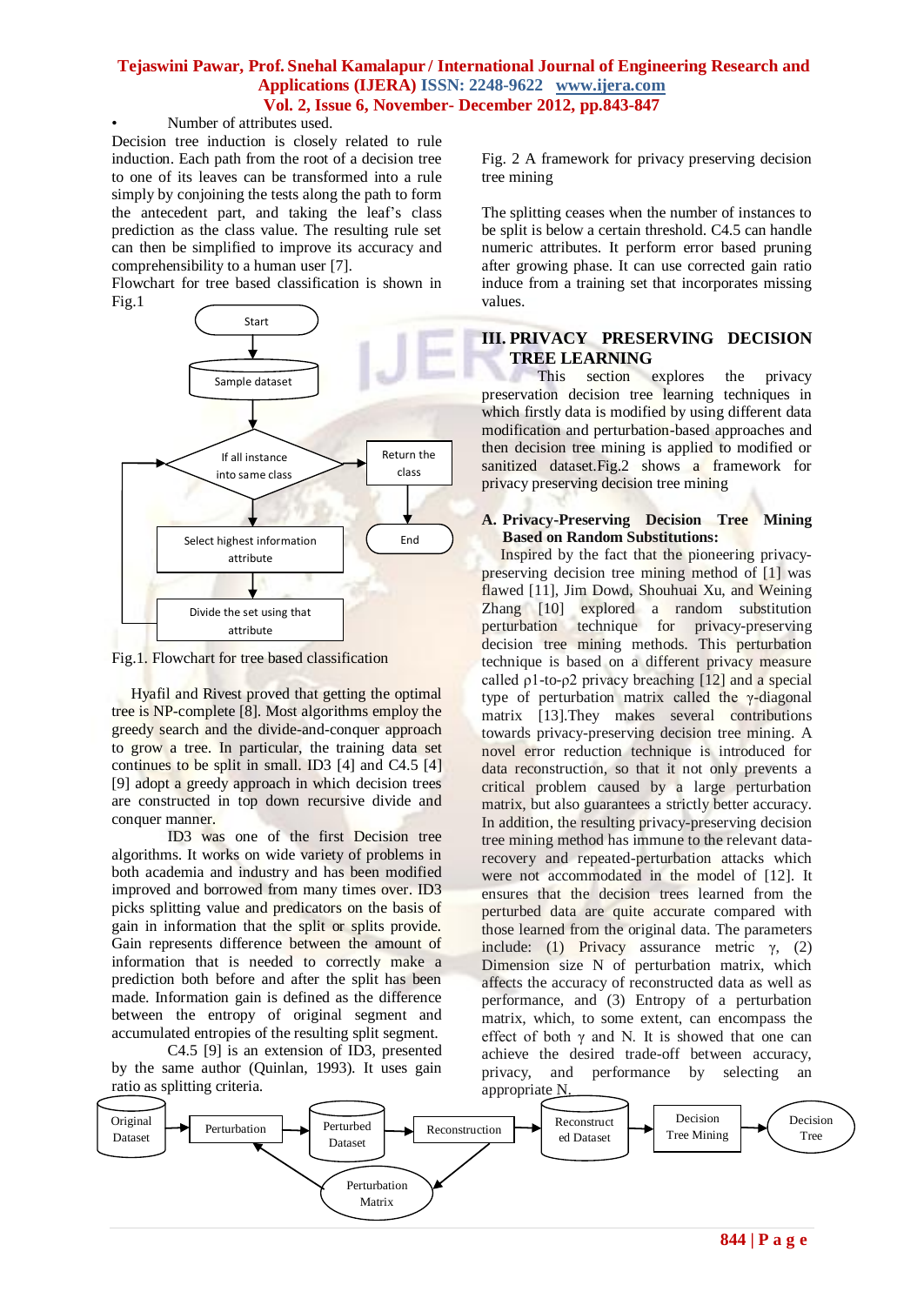#### **B. A Noise Addition Scheme in Decision Tree for Privacy Preserving Data Mining [14]:**

Mohammad Ali Kadampur, Somayajulu D.V.L.N. propose a strategy that protects the data privacy during decision tree analysis of data mining process. It is basically a noise addition framework specifically tailored toward classification task in data mining. They propose to add specific noise to the numeric attributes after exploring the decision tree of the original data. The obfuscated data then is presented to the second party for decision tree analysis. The decision tree obtained on the original data and the obfuscated data are similar but by using this method the proper data is not revealed to the second party during the mining process and hence the privacy will be preserved. The method also preserves averages and few other statistical parameters thus making the modified data set useful for both data mining and statistical purposes.

This paper uses Quinlan's [15] C5.0 decision tree builder on the selected data set [16] and obtain the decision tree of the original data set and a unique method of listing the nodes (attributes) that we touch in the path from the root of the tree to the leaf, then use a noise addition strategy for each of the attributes. The approach taken in this paper integrates both categorical and numeric data types and focuses on privacy preserving during decision tree analysis. The noise addition methods used are effective in preserving the privacy of the data proper and producing prediction accuracies on par with the original dataset. Noise addition technique is the ability to maintain good data quality and ensure individual privacy. This approach deals only with the classification task so this approach is addressing the issue of privacy preserving data mining partially. More experiments are to be conducted on security level measurement and data quality.

#### **C. Privacy-Preserving Decision Trees over Vertically Partitioned Data:**

Jaideep Vaidya, Chris Clifton, Murat Kantarcioglu and A. Scott Patterson [17] introduce a Privacy-Preserving Decision Trees over Vertically Partitioned Data, generalized privacy-preserving variant of the ID3 algorithm for vertically partitioned data distributed over two or more parties. The algorithm as presented in this paper is working program is a significant step forward in creating usable, distributed, privacy preserving data-mining algorithms. This paper presents a new protocol to construct a decision tree on vertically partitioned data with an arbitrary number of parties where only one party has the class attribute. It presents a general framework for constructing a system in which distributed classification would work. It serves to show that the methods can actually be built and are

feasible. This work provides an upper bound on the complexity of building privacy preserving decision trees. Significant work is required to find a tight upper bound on the complexity.

#### **D. Privacy Preserving Decision Tree Mining from Perturbed Data:**

In this paper, Li Liu, Murat Kantarcioglu and Bhavani Thuraisingham [18] propose a new perturbation based technique to modify the data mining algorithms. They build a classifier for the original data set from the perturbed training data set. This paper proposed a modified C4.5 [9] decision tree classifier which is suitable for privacy preserving data mining can be used to classify both the original and the perturbed data. This technique considers the splitting point of the attribute as well as the bias of the noise data set as well. It calculates the bias whenever try to find the best attribute, the best split point and partition the training data. This algorithm is based on the perturbation scheme, but skips the steps of reconstructing the original data distribution. The proposed technique has increased the privacy protection with less computation time. Privacy as a security issue in data mining area is still a challenge.

#### **E. Privacy Preserving Decision Tree Learning Using Unrealized Data Sets:**

Pui K. Fong and Jens H. Weber-Jahnke [19] introduce a new perturbation and randomization based approach that protects centralized sample data sets utilized for decision tree data mining. They introduced a new privacy preserving approach via data set complementation. Dataset complementation confirms the utility of training data sets for decision tree learning. This approach converts the original sample data sets into a group of unreal data sets. The original samples cannot be reconstructed without the entire group of unreal data sets. An accurate decision tree can be built directly from those unreal data sets. This novel approach can be applied directly to the data storage as soon as the first sample is collected and applied at any time during the data collection process. In order to mitigate the threat of their inadvertent disclosure or theft, privacy preservation is applied to sanitize the samples prior to their release to third parties. In contrast to other sanitization methods, this technique does not affect the accuracy of data mining results. The decision tree can be built directly from the sanitized data sets, no need to be reconstructing the original dataset. The data set reconstruction algorithm is generic hence privacy preservation via data set complementation fails if all training data sets were leaked. This limitation need to be overcome by applying technique like encryption. This technique requires extra storage for storing perturbed and complement of sample data set. So optimizing the storage size of the unrealized samples needs to be explored.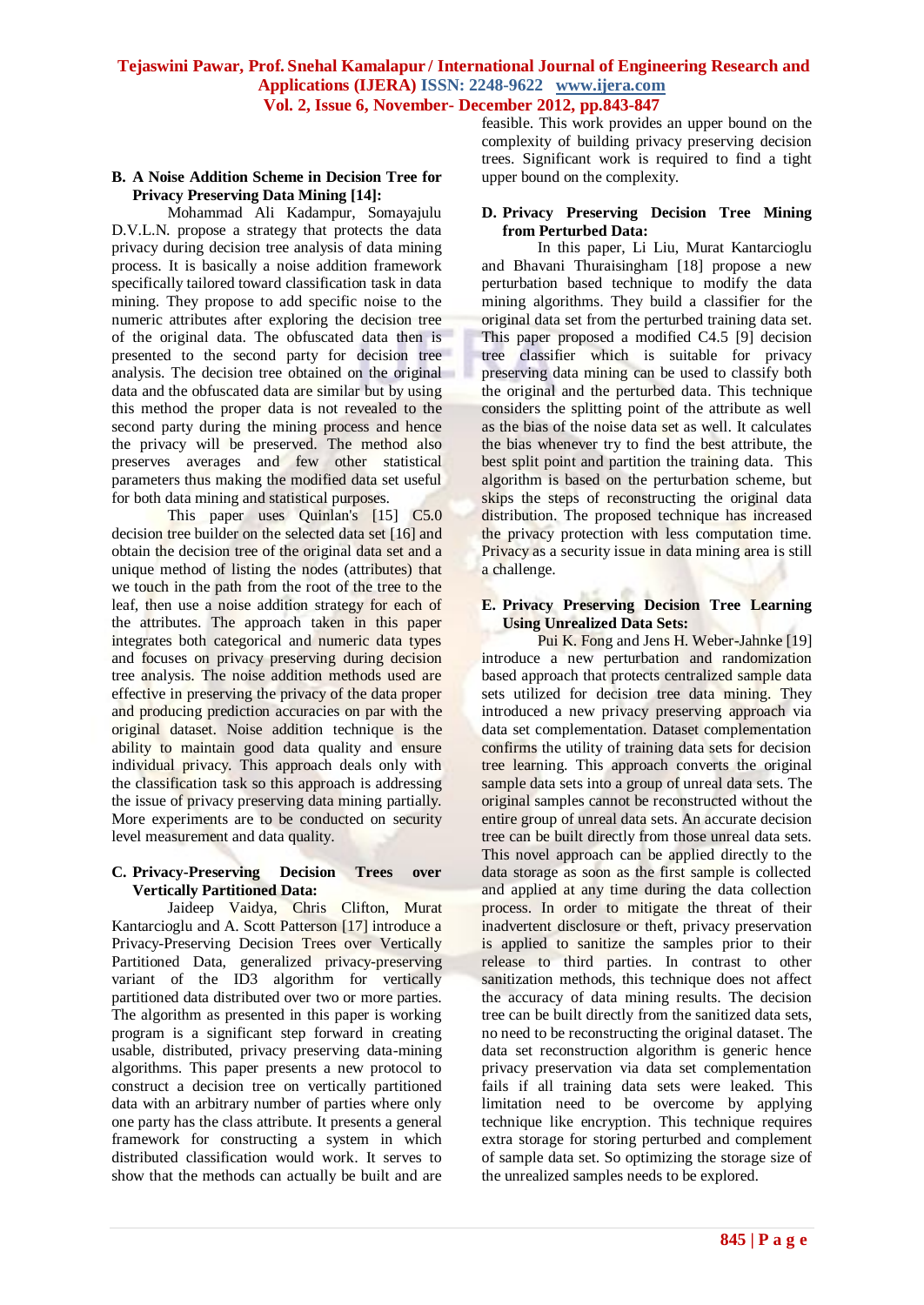#### **Tejaswini Pawar, Prof. Snehal Kamalapur / International Journal of Engineering Research and Applications (IJERA) ISSN: 2248-9622 www.ijera.com Vol. 2, Issue 6, November- December 2012, pp.843-847**

#### **IV. CONCLUSION**

In this paper, we present a decision tree classification technique. We have surveyed different approaches used in evaluating the effectiveness of privacy preserving data mining algorithms using decision tree classifier. The work presents in this paper indicates the ever increasing interest of researchers in the area of securing sensitive data and knowledge from malicious users. Many privacy preserving algorithms of decision tree mining are proposed by researchers however, privacy preserving technology needs to be further researched because of the complexity of the privacy problem. We conclude privacy preserving decision tree mining algorithms by analyzing the existing work in the table.1and make some remark. Future research need to be developed to work on these remarks.

| Sr.<br>N <sub>o</sub> | Technique                                                                                                     | Purpose                                                                                                                                                                                                                                           | Remark                                                                                                                                                                                         |
|-----------------------|---------------------------------------------------------------------------------------------------------------|---------------------------------------------------------------------------------------------------------------------------------------------------------------------------------------------------------------------------------------------------|------------------------------------------------------------------------------------------------------------------------------------------------------------------------------------------------|
| $\mathbf{1}$          | Privacy-<br>Preservin<br>g<br>Decision<br>Tree<br>Mining<br>Based on<br>Random<br>Substituti<br>ons           | Author presented<br>a<br>data perturbation<br>technique based on<br>random substitutions<br>& showed that the<br>resulting<br>privacy-<br>preserving decision<br>tree mining method<br>is immune to attacks<br>seemingly<br>that are<br>relevant. | Extra<br>storage<br>required<br>for storing<br>perturbati<br>on matrix,<br>do<br>not<br>make<br>strict<br>tradeoffs<br>between<br>preservati<br>on of data<br>sample<br>utility and<br>privacy |
| $\overline{c}$        | Noise<br>A<br>Addition<br>Scheme in<br>Decision<br>for<br>Tree<br>Privacy<br>Preservin<br>Data<br>g<br>Mining | Propose<br>to<br>add<br>specific noise to the<br>numeric<br>attributes<br>after exploring the<br>decision tree of the<br>original data. Proper<br>data is not revealed<br>to the second party<br>the mining<br>during<br>process                  | works<br>It<br><sub>on</sub><br>numerical<br>data only,<br>need<br>to<br>work on<br>data<br>quality<br>and<br>security<br>level<br>measurem<br>ent.                                            |
| 3                     | Privacy-<br>Preservin<br>g<br>Decision<br><b>Trees</b><br>over<br>Vertically<br>Partitione<br>d Data          | Tackled the problem<br>of classification<br>&<br>introduced<br>a<br>generalized privacy<br>preserving variant of<br>ID3<br>algorithm<br>the<br>vertically<br>for<br>partitioned<br>data<br>distributed                                            | Required<br>to find a<br>tight<br>upper<br>bound on<br>the<br>complexit<br>y                                                                                                                   |

|   |                                                                                                                        | over two or<br>more                                                                                      |                                                                                                                                                                                       |
|---|------------------------------------------------------------------------------------------------------------------------|----------------------------------------------------------------------------------------------------------|---------------------------------------------------------------------------------------------------------------------------------------------------------------------------------------|
|   |                                                                                                                        | parties                                                                                                  |                                                                                                                                                                                       |
| 4 | Privacy<br>Preservin<br>g<br>Decision<br>Tree<br>Mining<br>from<br>Perturbed<br>Data                                   | A new perturbation<br>based<br>technique<br>proposed a modified<br>$C4.5$ decision<br>tree<br>classifier | Need<br>various<br>ways<br>to<br>build<br>classifiers<br>which can<br>be used to<br>classify<br>the<br>perturbed<br>data set.                                                         |
| 5 | Privacy<br>Preservin<br>g<br>Decision<br>Tree<br>Learning<br><b>Using</b><br>Unrealize<br>Data<br>$\mathsf{d}$<br>Sets | New<br>perturbation<br>and randomization<br>based approach via<br>data<br>set<br>complementation         | Requires<br>extra<br>storage for<br>storing<br>perturbed<br>and<br>compleme<br>of<br>nt<br>sample<br>data<br>set<br>and fails if<br>all<br>training<br>data<br>sets<br>were<br>leaked |

#### **REFERENCES**

- [1] R. Agrawal and R. Srikant. Privacypreserving data mining. In *ACM SIGMOD International Conference on Management of Data*, pages 439–450. ACM, 2000.
- [2] Y. Lindell and B. Pinkas. Privacy preserving data mining. In *Advances in Cryptology*, volume 1880 of *Lecture Notes in Computer Science*, pages 36–53. Springer-Verlag, 2000.
- [3] Lior Rokach and Oded Maimon "Top-Down Induction of Decision Trees Classifiers – A Survey", IEEE TRANSACTIONS ON SYSTEMS, MAN AND CYBERNETICS: PART C, VOL. 1, NO. 11, NOVEMBER 2002
- [4] Jiawei Han, Micheline Kamber, "Data Mining: Concepts and Techniques", Morgan Kaufmann, 2001.
- [5] Lior Rokach, Oded Maimon Data Mining and Knowledge Discovery Handbook Second edition pages 167-192, Springer Science + Business Media,2010
- [6] L. Breiman, J. Friedman, R. Olshen, and C. Stone. Classification and Regression Trees. Wadsworth Int. Group, 1984.
- [7] J.R. Quinlan, Simplifying decision trees, International Journal of Man- Machine Studies, 27, 221-234, 1987.